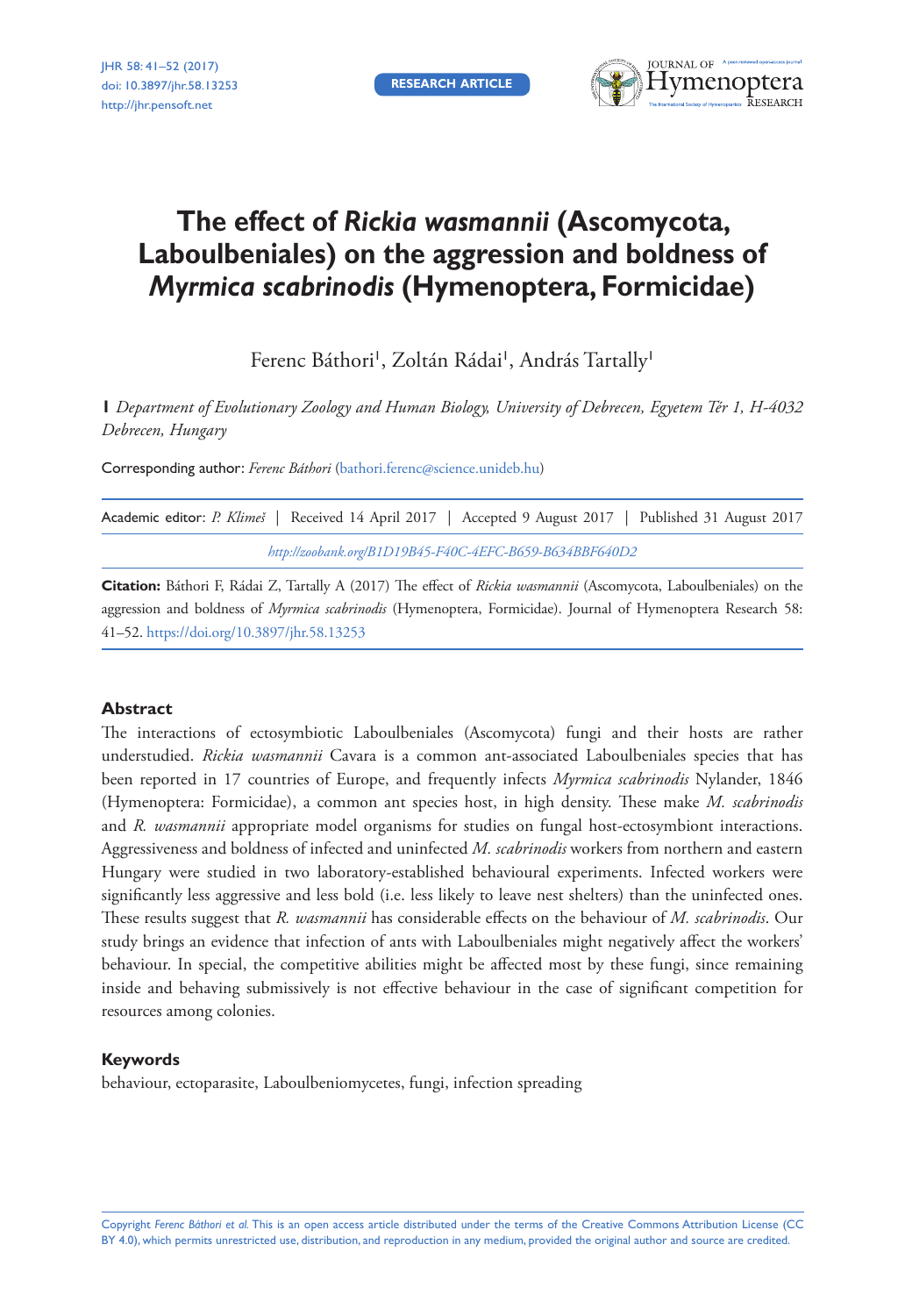# **Introduction**

The ascomycete order Laboulbeniales contains 141 genera and over than 2,100 species of obligatory ectosymbionts (Santamaria et al. 2017). The hosts of these fungi mainly belong to the groups Coleoptera (ca. 80%) and Diptera (ca. 10%) (Weir and Hammond 1997). Most Laboulbeniales fungi exhibit extreme host specificity, with a single host species (stenotopic) or several species in the same genus (eurytopic) (Haelewaters 2012 and references therein), but unrelated insects can also host a single Laboulbeniales species if they share the same microhabitat (De Kesel and Haelewaters 2014, Pfliegler et al. 2016). While such ectosymbiotic associations can have both positive (Konrad et al. 2015) and negative (Benjamin 1971, Gemeno et al. 2004, Nalepa and Weir 2007, Strandberg and Tucker 1974) effects on their hosts, they are sometimes considered to be neutral factors (García et al. 2010, Lapeva-Gjonova and Santamaria 2011, Whisler 1968).

To date, four ant-associated species of Laboulbeniales have been recorded in Europe: *Laboulbenia formicarum* Thaxt. is known in France, Portugal and Spain, parasitizing *Lasius grandis* Forel, 1909, *L. neglectus* van Loon, Boomsma & Andrasfalvy 1990 and *L. niger* (Linnaeus, 1758) (Espadaler and Santamaria 2012, Gómez et al. 2016). *Laboulbenia camponoti* S.W.T. Batra is known in Bulgaria, Spain, Austria, Romania and Italy, on *C. universitatis* Forel, 1890; *C. pilicornis* (Roger, 1859); *C. sylvaticus* (Olivier, 1792) and *C. aethiops* (Latreille, 1798) (Báthori et al. 2014, Espadaler and Santamaria 2012; Gómez et al. 2016). *Rickia lenoirii* Santam. has been reported in Greece, France, Hungary and Romania on *Messor wasmanni* Krausse, 1910 and *M. structor* (Latreille, 1798) (Báthori et al. 2015b, Santamaria and Espadaler 2015). *Rickia wasmannii* Cavara (Fig. 1) is the most widely distributed ant-associated Laboulbeniales in Europe (Santamaria and Espadaler 2015). This species has been reported from England, France, Luxemburg, Germany, the Netherlands, Switzerland, Poland, Italy, Austria, Slovenia, the Czech Republic, Slovakia, Hungary, Romania, Spain, Belgium and Bulgaria, and parasitizes nine *Myrmica* Latreille, 1804 species: *M. gallienii* Bondroit, 1920; *M. rubra* (Linnaeus, 1758); *M. ruginodis* Nylander, 1846; *M. sabuleti* Meinert, 1861; *M. scabrinodis* Nylander, 1846; *M. slovaca* Sadil, 1952; *M. specioides* Bondroit, 1918; *M. spinosior* Santschi, 1931 and *M. vandeli* Bondroit, 1920 (De Kesel et al. 2016, Haelewaters et al. 2015a, 2015b).

Ant species within the genus *Myrmica* can be found in several different kinds of habitats across European temperate zones, including meadows, steppes, woodlands, forests, and mountainous regions. Colonies of these ants can be either monogynous or polygynous and contain up to a few thousand workers (Radchenko and Elmes 2010, Czechowski et al. 2012). *Myrmica* ants can be hosts to many parasitic organisms from several taxonomic groups including ecto- and endoparasitic fungi and other microbial pathogens, such as: *R. wasmannii*; *Beauveria bassiana* (Bals.-Criv.) Vuill.; *Isaria fumosorosea* Wize; *Metarhizium anisopliae* (Metschn.) Sorokin; *Hirsutella stibelliformis* var. *myrmicarum* H.C. Evans & Groden; *H. subramanianii* var. *myrmicarum* H.C. Evans & J.F. Bischof; *Paraisaria myrmicarum* H.C. Evans, Groden & J.F. Bischof; *Ophiocordyceps myrmicarum* D.R. Simmons & Groden (Radchenko and Elmes 2010, Simmons et al. 2015, Witek et al. 2014). In particular, *M. scabrinodis* is common in Europe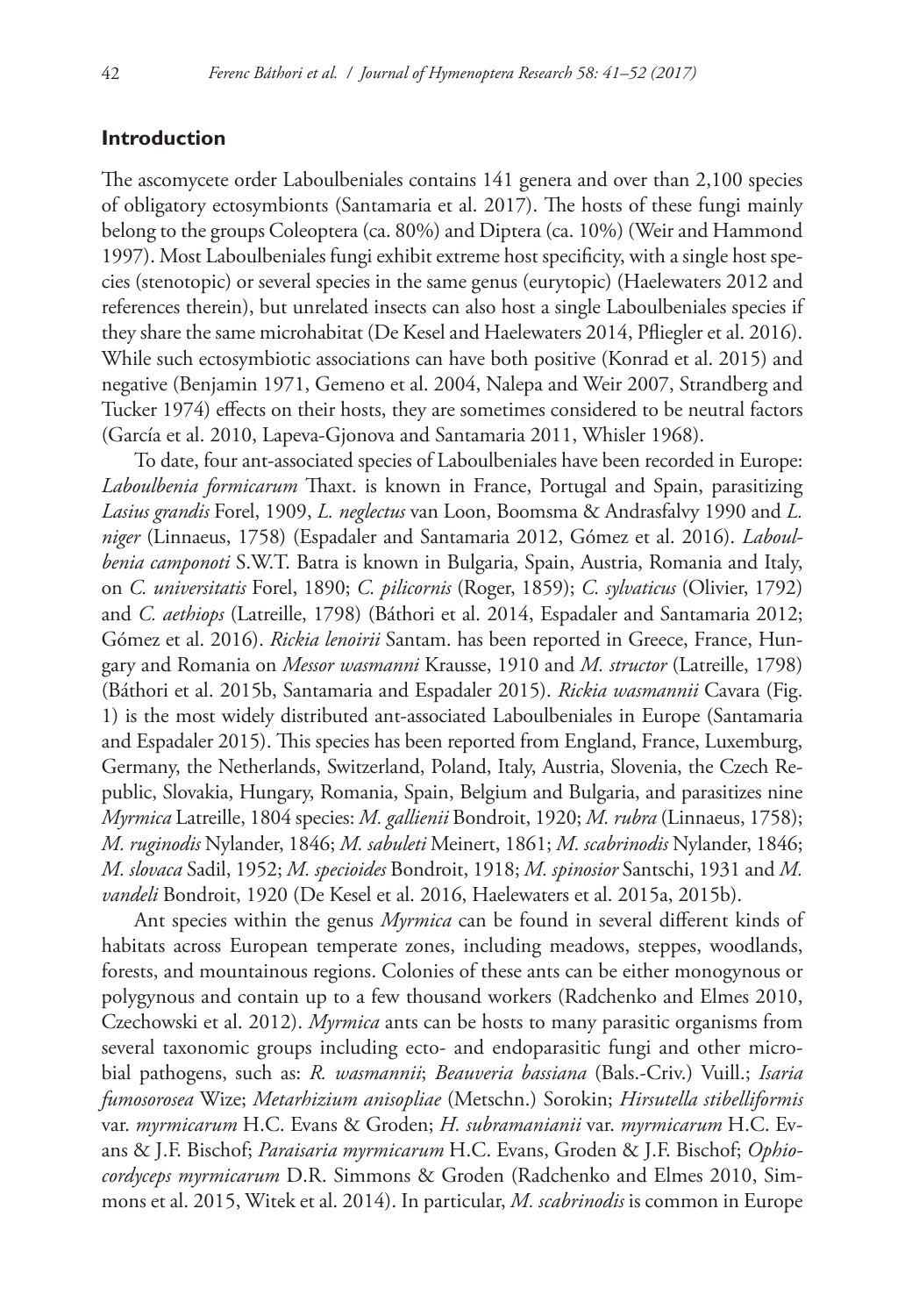

**Figure 1.** *Myrmica scabrinodis* worker with *Rickia wasmannii* thalli (arrows indicate some thalli).

(Czechowski et al. 2012, Radchenko and Elmes 2010, Seifert 2007), frequently parasitized by *R. wasmannii* (Espadaler and Santamaria 2012) and other (social) parasites (Tartally 2008, Witek et al. 2014). *Myrmica scabrinodis* is a mesothermo- and mesohygrophilic species of different kinds of humid habitats, which is tolerant of soil moisture but avoids expressly xerothermal habitats. The abundance of both *R. wasmannii* and *M. scabrinodis* make them appropriate species for the study of host-Laboulbeniales interactions, as corroborated by a number of recent studies (Báthori et al. 2015a, Csata et al. 2014, Haelewaters et al. 2015a, 2015b, Markó et al. 2016, Witek et al. 2014).

Previous work has shown that different ant-fungal interactions can influence the behaviour of hosts in several ways (e.g., increased grooming and nest cleaning, secretion of antibiotics, pathogen avoidance, dispersal of infected individuals, and the relocation of an entire colony) (e.g., Csata et al. 2014, Roy et al. 2006, Oi and Pereira 1993). Laboulbeniales fungi are often present on the ant body with high thallus densities and the results of recent studies suggest that they could have both positive and negative effects on their hosts and are able to influence their behaviour (Báthori et al. 2015a, Csata et al. 2014, Konrad et al. 2015, Pech and Heneberg 2015). For example, Csata et al. (2014) showed that individuals of *M. scabrinodis* infected by *R. wasmanni* had significantly reduced lifespans under laboratory conditions; heavily infected individuals died significantly faster from starvation and spent more time consuming water than their more lightly parasitized counterparts. Starvation survival of *L. neglectus* workers infected by *L. formicarum* was also significantly decreased (Konrad et al. 2015), while host survival due to *Metarhizium* exposure increased. Ant workers with high thallus densities exhibited significantly longer periods of self-grooming as well as elevated expression of immune genes (Konrad et al. 2015).

To date, it has not been studied whether the boldness and aggressive behaviour differ between infected and uninfected *M. scabrinodis* workers. The behavioural characteristics of different ant workers could be relevant, for example, in terms of competition between infected and uninfected colonies. In this study, we evaluate the boldness and aggressive behaviour of uninfected *M. scabrinodis* workers versus their heavily infected counterparts.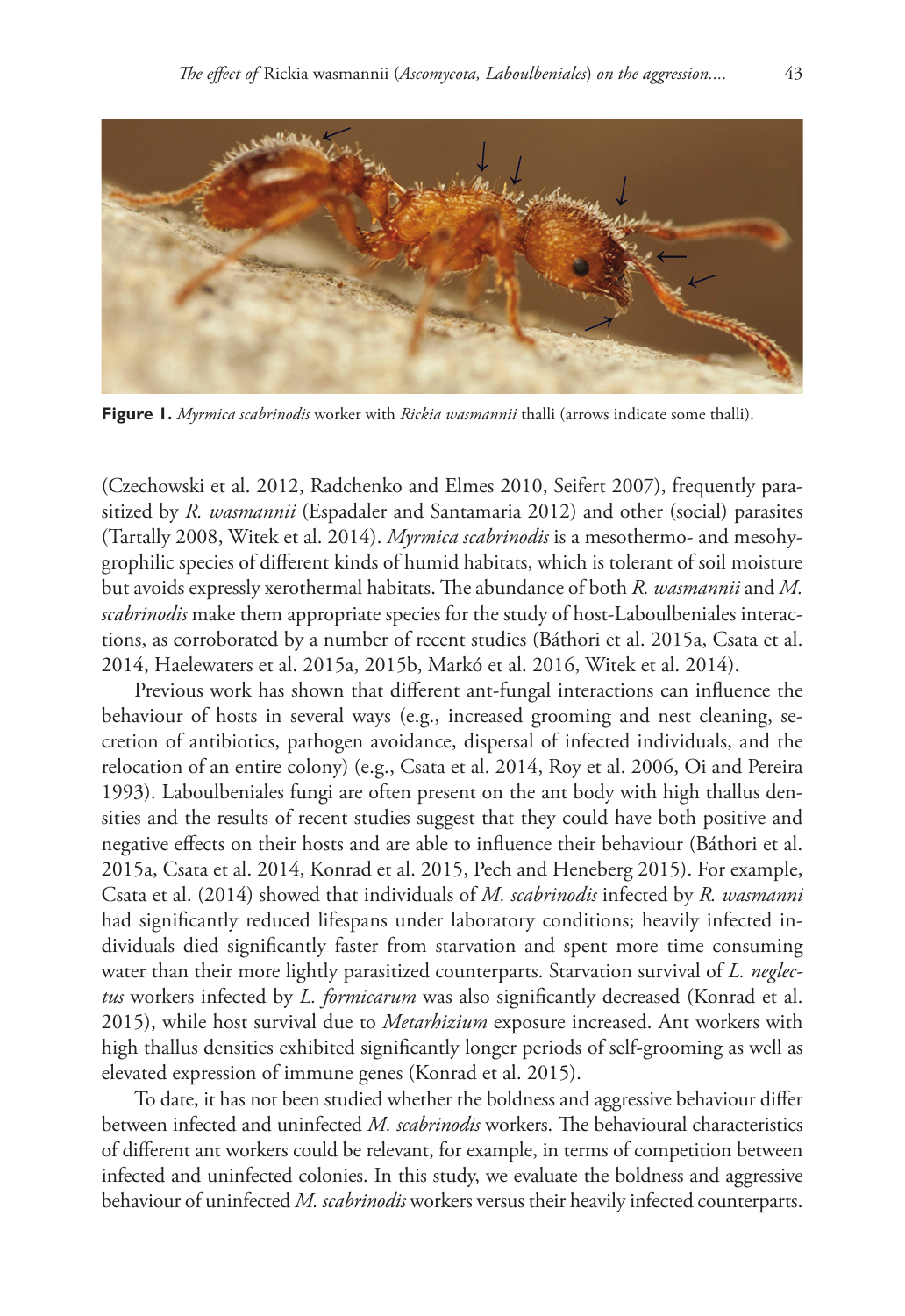# **Methods**

## **Ant colony collection and laboratory conditions**

We collected *Myrmica scabrinodis* colonies from two different regions in Hungary, including 12 from northern Hungary which comprised six which were infected from a habitat close to Rakaca (i.e., 48°27'N, 20°47'E, 170 m above sea level, a.s.l.) and six that were uninfected from an area close to Aggtelek (i.e., 48°26'N, 20°30'E, 340 m a.s.l.). We collected 12 further colonies from eastern Hungary, including six that were infected from close to Újléta (i.e., 47°26'N, 21°51'E, 120 m a.s.l.) and six that were uninfected from close to Csíkgát (47°25'N, 21°48'E, 110 m a.s.l.). We did not record any sites as part of this study that comprised both infected and uninfected colonies, so a standardisation of experiments per locality by choosing both infected and uninfected colonies from the same sites was unfortunately not possible. However, note that the two paired-sites were in a similar part of Hungary and from similar habitats and elevations, for sake to minimize the environmental effects on the populations. Thus, our total dataset includes 24 colonies, each of which contained fertilized queens and hundreds of workers, larvae, and pupae. To further reduce the effect of different sites, we kept all the ants used for this study for minimum two weeks in artificial lab nests under the same conditions: at  $20 \pm 1^{\circ}$ C and provided sufficient food resources (i.e., fed with cockroaches twice a week and with a 33% honey water solution *ad libitum*). Plastic boxes treated with Fluon<sup>®</sup> on their inner walls to prevent ants from escaping were used as formicaria (i.e., length: 16.5 cm; width: 11.5 cm; height: 6 cm); inside these boxes, we created chambers (i.e., length: 5.5 cm; width: 4.5 cm; height: 1 cm) with plaster floors, covered with glass plates. In advance of each experiment, colonies were stored in the laboratory for a minimum of one month for acclimatisation (following Báthori et al. 2015a).

# **Boldness test**

Boldness was tested using individual workers. We assessed their boldness by measuring how long it took for them to leave shelter (based on Gyuris et al. 2011). Prior to the test, 18 melanised workers were randomly selected from each colony (total *n* = 432). These mini test-colonies were fed a Bhatkar diet (Bhatkar and Whitcomb 1970). After 12 hours, single individuals were placed into different shelters in random order, inside new sterilized thin and plugged black plastic tubes (length: 60 mm; diameter: 5 mm) for an acclimatisation period of one minute (Gyuris et al. 2011, Spicer Rice and Silverman 2013) (Fig. 2a). After the removal of the plug, we measured the time that passed before individual ants emerged from the tubes, allowing a maximum waiting time of three minutes (see Báthori et al. 2015a).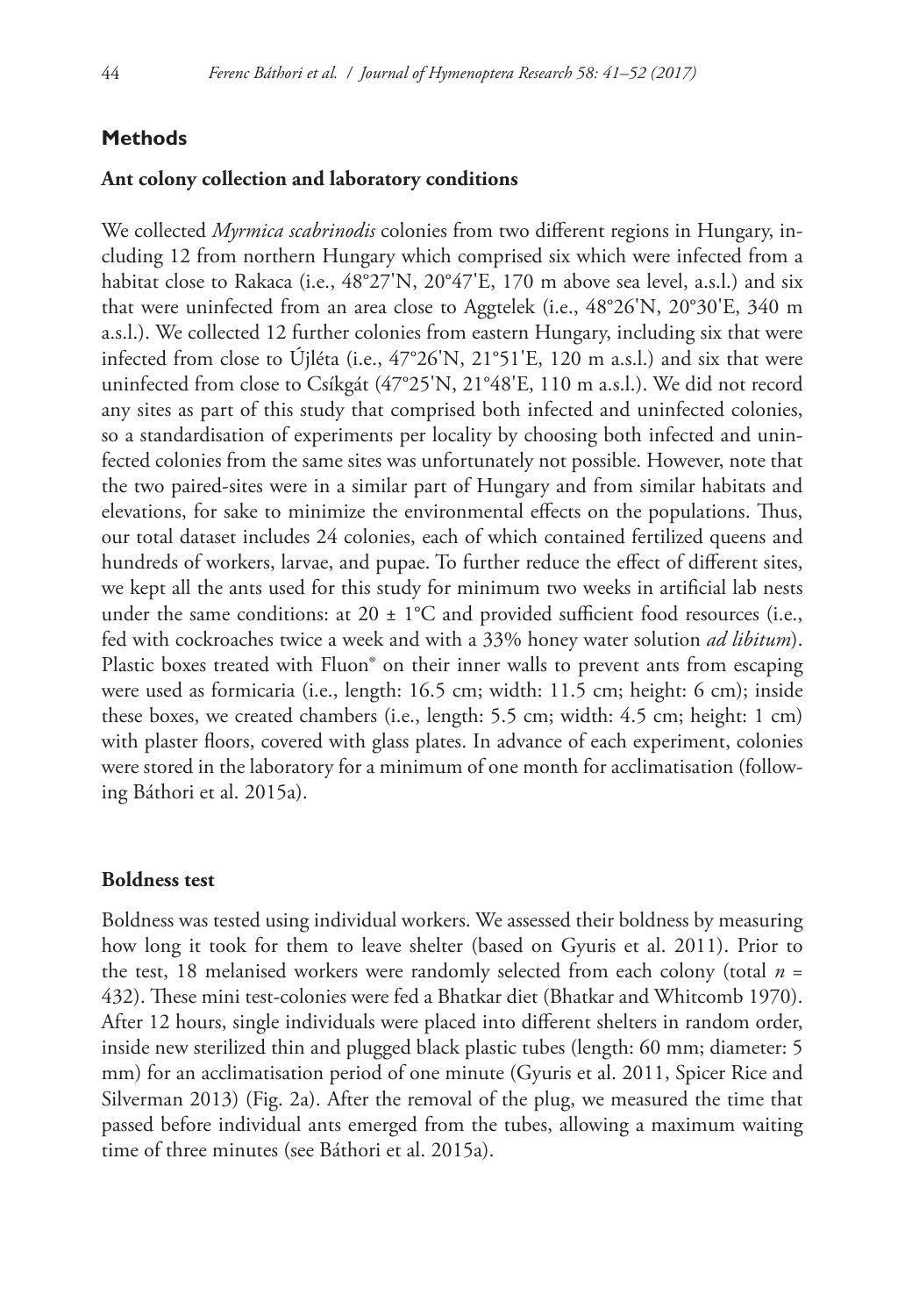

**Figure 2.** Tubes used for **a** boldness and **b** aggression tests. Arrow indicates the flap which was removed at the beginning of the test.

# **Aggression test**

In this experiment, 120 worker pairs, including one infected and one uninfected melanised worker, were randomly selected from both geographic regions. Worker pairs from the two different geographical regions, northern and eastern Hungary were tested separately, and two facing glass tubes (length: 53 mm; diameter: 15 mm), separated by a thin plastic flap, formed the experimental arena (Fig. 2b). After an acclimatisation period of 1 minute (Spicer Rice and Silverman 2013), the flap was removed so that the infected and uninfected workers could meet. The number of different behaviour patterns was registered for a period of 3 minutes (like in Báthori et al. 2015a). The following categories were used: initiation of aggressive behaviour, antennation, mandibular threats, biting, stinging, autogrooming and allogrooming (see Maák et al. 2014 and references therein). At the end of the experiment, the ants were preserved in a solution of 67.5% ethanol, and the number of fungal thalli was counted for statistical analyses (see below) under a Leica MZ12.5 stereomicroscope at magnifications of 10-160x.

#### **Statistical analyses**

Statistical analyses were performed using the R statistical software (ver. 3.0.2, R Core Team 2013). Data was mainly analysed using generalized linear mixed-effects models (GLMM) of the R-package "lme4" (Bates et al. 2014), because these types of models offer a range of ways to handle non-Gaussian error distributions and random effects. In GLMMs of significant correlations we acquired conditional  $\mathbb{R}^2$  of the model using the R-package "MuMIn" (Barton 2013).

To assess whether there was significant difference between infected and uninfected workers in terms of their probability to leave shelter, we applied a binomial GLMM, specifying leaving shelter as binary response (1 meaning the individual left shelter), and infection as binary predictor factor (1 meaning the individual was infected).We also tested if infected and uninfected workers showed significant differences in their latency before leaving shelter by fitting a mixed-effects Cox regression model in the R-package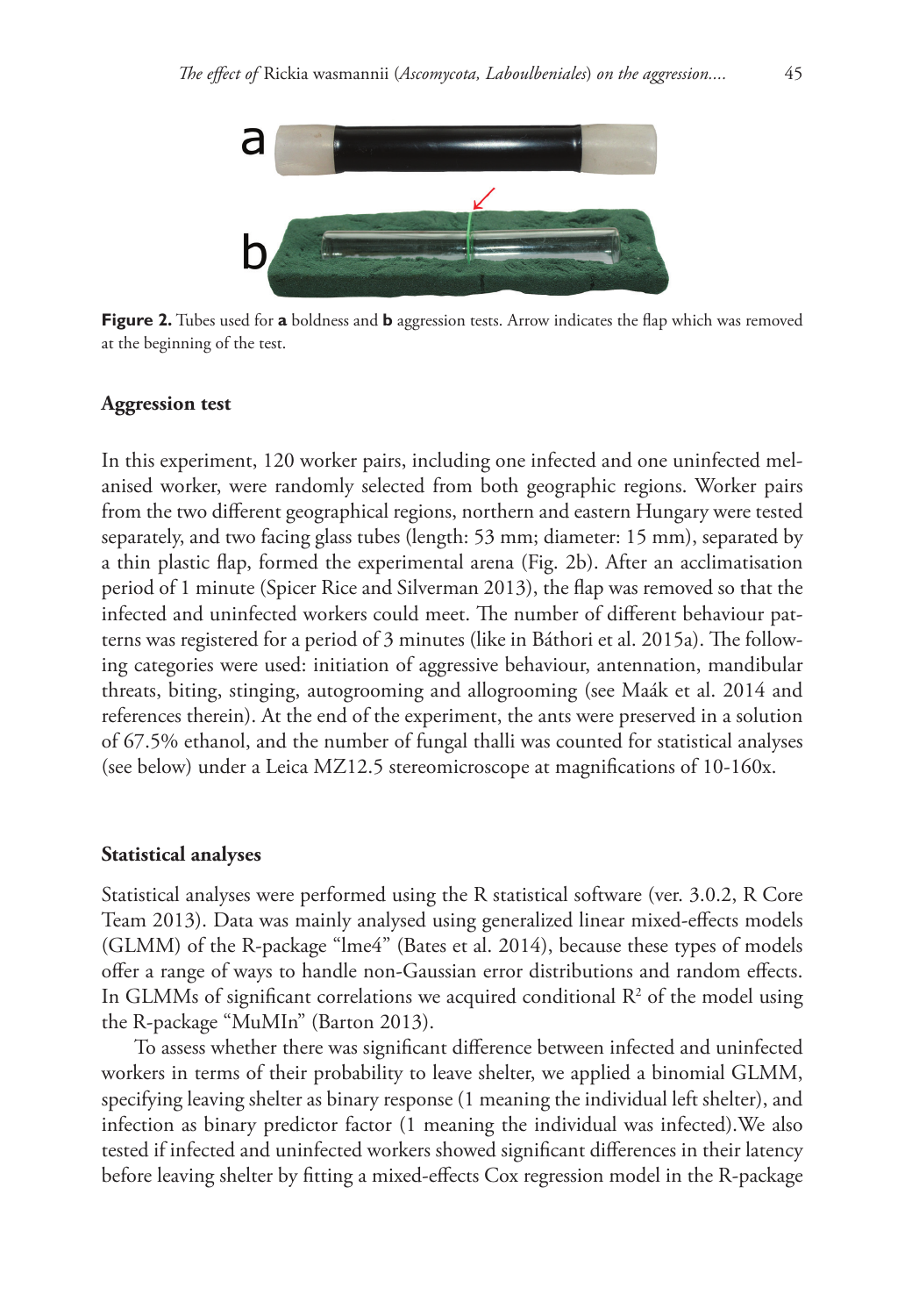'coxme' (Therneau 2016). In this model, time latency before leaving the shelter was defined as follow up time, while the event of leaving was specified as the status indicator event, and infection was a binary predictor factor variable. To test whether the number of thalli on infected workers affected the time latency before leaving shelter, we fitted a log-linked Gamma GLMM, because this model is able to handle Gamma-distributed time data. When fitting this Gamma GLMM, we excluded observations from uninfected workers and defined the number of thalli as predictor, while using time latency before leaving shelter as response variable. In all the models described above, the timeblock of measurements and the habitat of origin were specified as random factors.

In order to measure aggressiveness, we calculated an index based on Martin et al. (2009), dividing the number of observed aggressive behaviours (mandible threat, biting, stinging) by the total number of interacting behaviours (mandible threat, biting, stinging, antennae-interaction, and allogrooming). This index represent the proportion of aggressive behaviours in the overall observed and recorded interactive behaviours. When testing whether infection has a significant effect on the proportion of aggressive behaviours, we fitted a binomial GLMM, with infection as the predictor factor, and calculated aggression index as dependent variable. To see if infected or uninfected workers were more likely to initiate aggressive interactions, we used a different binomial GLMM that incorporated infection as a predictor, and initiation (binary variable, 1 meaning that the given ant was the first to perform aggressive behaviour in the given trial) as a dependent variable. In the two models described above, the ID of tested pairs and habitat of origin were specified as random factors. Furthermore, we tested whether, the number of thalli had any effect on the proportion of aggressive behaviour by fitting a binomial GLMM (excluding all uninfected ants) with aggression index as the dependent and the number of thalli as the predictor variable. In this model, habitat of origin was also specified as a random factor.

# **Results**

## **Boldness**

Infected ants did not differ from uninfected ones in their probability of leaving shelter (binomial GLMM:  $z = -0.99$ ;  $p = 0.318$ ). However, infected workers were significantly slower to leave shelter, i.e. showed higher latencies before leaving (mixed-effects Coxmodel:  $z = -2.13$ ;  $p = 0.033$ ) (Fig. 3). The number of thalli on infected workers did not affect significantly the time latency before leaving shelter (log-linked Gamma GLMM:  $z = -0.33$ ;  $p = 0.744$ .

# **Aggression**

Infection alone does not exert a significant effect on the proportion of aggressive behaviours (binomial GLMM:  $z = -0.41$ ;  $p = 0.68$ ). Infected workers were, however,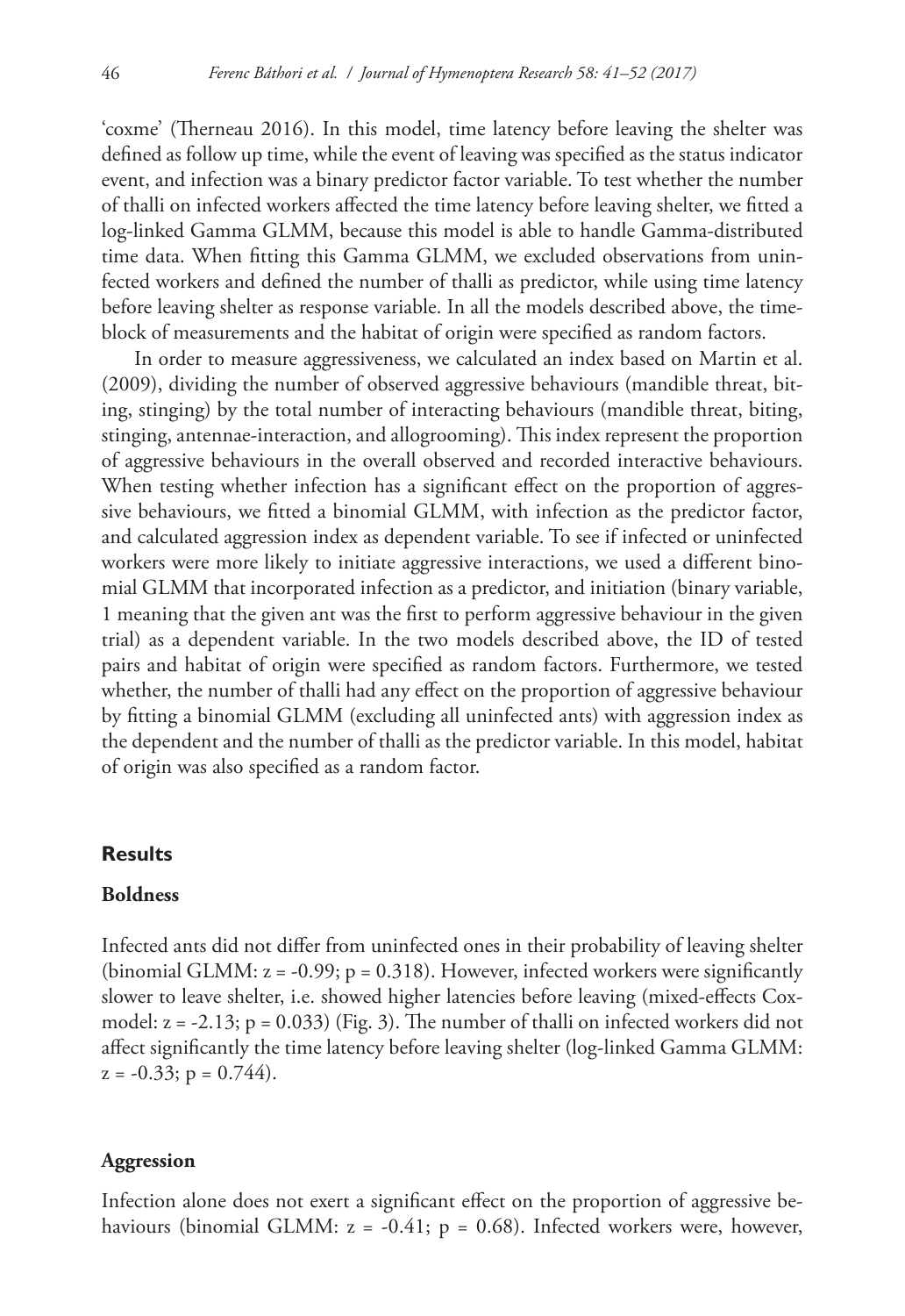

**Figure 3.** Time latency until leaving shelter in case of uninfected (N=215) and infected (N=215) workers.



**Figure 4.** Probability if initiating aggressive behaviour in cases of uninfected (N=119) and infected (N=119) workers.

significantly less likely to initiate aggressive behaviour than uninfected ants (binomial GLMM:  $z = -2.91$ ;  $p = 0.004$ ; conditional  $R^2 = 0.23$ ) (Fig. 4). Interestingly, the number of thalli on infected workers nevertheless seems to exert a mild, but significantly positive effect on the proportion of aggressive behaviours (binomial GLMM: z = 2.85;  $p = 0.005$ ; conditional  $R^2 = 0.50$ ).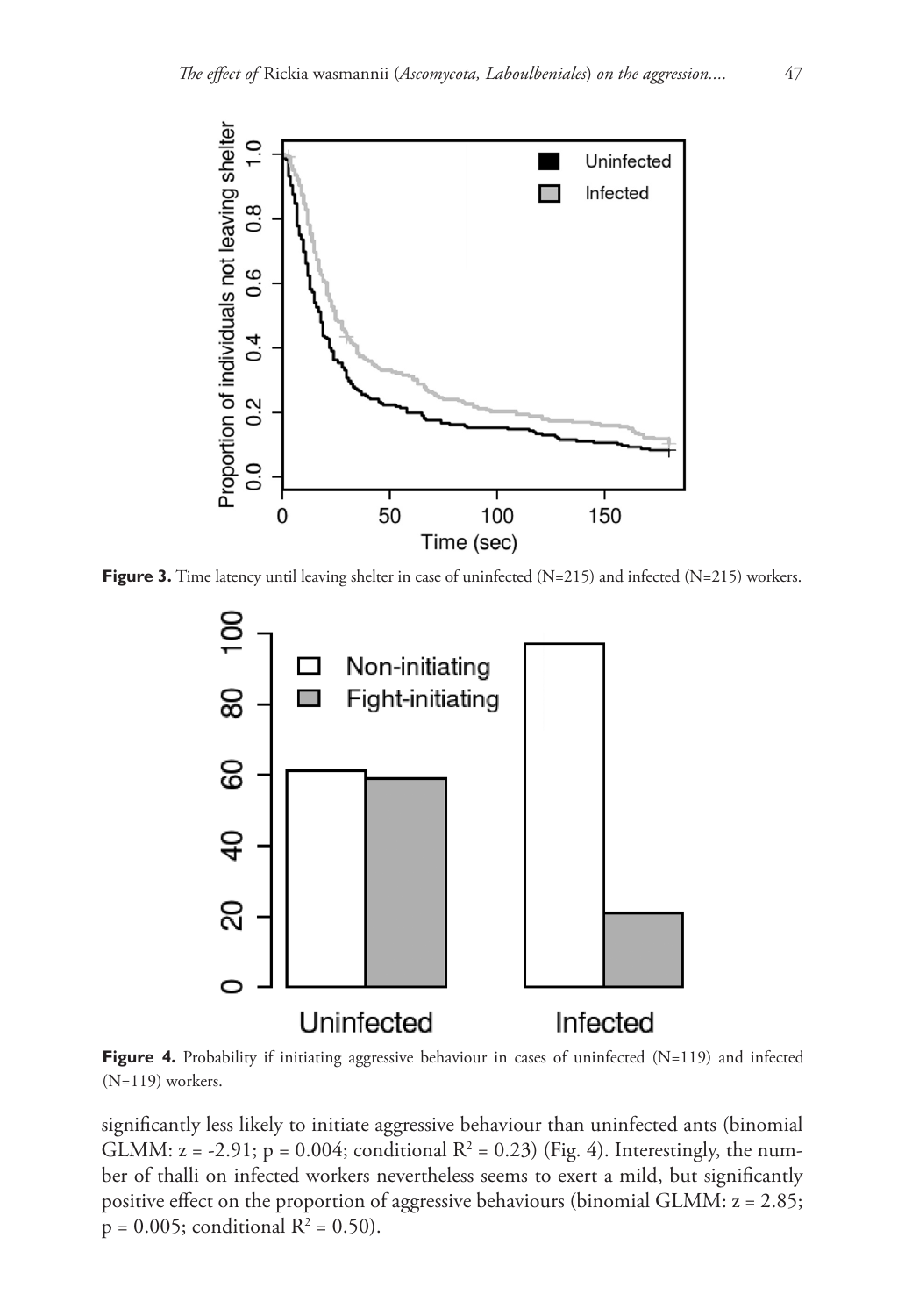# **Discussion**

On the basis of our experimental results, *R. wasmannii* seems to have a considerable effect on the behaviour of *M. scabrinodis* workers with regards to boldness and interactions with uninfected workers. Since infection by the fungus appears to be permanent (Haelewaters et al. 2015c, AT and FB pers. observ. on long-term reared laboratorial colonies), this could lead to persistent differences in the ants' behaviour in a given colony (De Kesel et al. 2016). It is worth noting that when a colony is infected, the vast majority of its workers are also infected (Markó et al. 2016; AT and FB, pers. observ.), and the infection therefore could have effects not only on the individual but also on the colonial level. Thus, infection by *R. wasmannii* possibly has long-term effects on the performance of infected individuals and colonies in natural habitats. It should be noted here that we had the possibility to work with populations with either infected or uninfected colonies from slightly different sites (see Methods for details). Thus, it would be important to follow similar experiments on infected and uninfected colonies collected from the same site, if such sites would be recorded in the future to confirm that our results are not affected by habitat-driven differences of maternal colonies, although it is here unlikely. It should be also emphasized that so far all results about negative and positive interactions were reached in the course of laboratory experiments, so additional experiments are needed to conduct with the ant hosts in nature.

We propose the following hypotheses regarding the increased latencies in time of leaving shelter in the case of infected workers: (1) they may have been in poorer condition and physically weak or impaired, e.g. the chances of survival of infected ants were lower under starvation (Konrad et al. 2015) and lab conditions (Csata et al. 2014); and/or (2) the fungus induced the host to remain in the shelter tube for a longer period of time. If the latter were true, this would mean that *R. wasmannii* would induce behavioural changes. It should be noted that Csata et al. (2017) did not found any differences in the locomotion of infected worker specimens compared with the uninfected ones. Thus, the infected ants did not left the tube later because of locomotion but rather because of other behavioural changes (i.e. boldness). The mechanisms causing infected ants to stay longer in the shelter could be of importance, and should be the subject of future study.

On the other hand, *R. wasmannii*, as an ectosymbiotic fungus, could be expected to be capable of spreading not only within but also between ant colonies. If increased worker activity (outside of the nest) would increase the spreading success of the fungus, one may expect infected ants to exhibit a higher degree of out-of-nest activity (Bos et al. 2012, sensu Hughes et al. 2011). Where a host forages more outside and fights, this would have a positive effect on the spread of the fungus compared to the behaviour of a submissive host who stays inside the nest. Furthermore, local competitive disadvantages that influence infected colonies (see: Báthori et al. 2015a, Csata et al. 2014) in a given habitat might be reduced by spreading the infection to local rival colonies. However, our results show that the infected *M. scabrinodis* workers do not behave in these ways. Thus, the intercolonial spread of *R. wasmannii* caused by individual foragers might be rare and occasional. It would need further research to check whether the fungus rather spreads by queens or by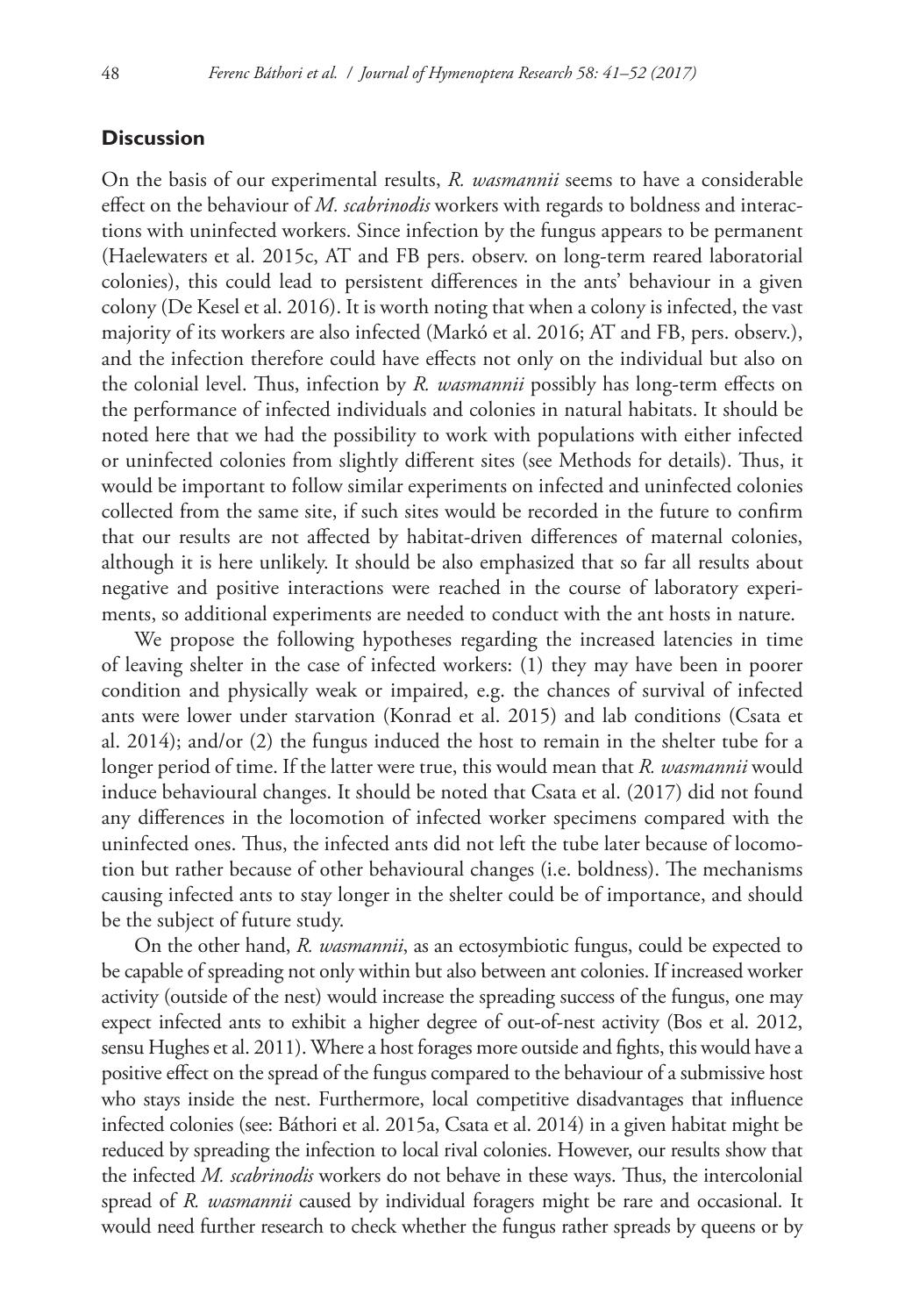whole colony buddings, a phenomenon that is well-known in *Myrmica* ants (Radchenko and Elmes 2010). Spreading mainly by colony budding would suggest an extreme host specialisation of the fungus on the host ant colonies. Such an extreme host colony specialization is recorded in the case of at least one ant-parasitic species [the social parasite *Microdon mutabilis* (Linnaeus, 1758) hoverfly (Diptera: Syrphidae); see Schönrogge et al. 2006], but since currently no information is available on the genetic relationships among different *R. wasmannii* populations, it is impossible to determine whether or not fungus lineages are similarly adapted genetically to the different host ant colonies (and thus infecting genetically distant host colonies would not be effective). Furthermore, we cannot exclude the possibility that the spreading of the fungus requires the specific microhabitat provided by the ant nest [compare to the ecological specificity of *R. wasmannii*, (Pfliegler et al. 2016)], e.g. because the ascospores of *Rickia* ejected from mature thalli are extremely vulnerable to desiccation outside the ant nest microhabitat. Such hypothetical constraints on the spreading of the infection could actually act in favour of the observed behavioural effects on the host, or at least may account for the lack of negative selection regarding less active workers. In this sense, the poorer general condition of the infected host that results in less active behaviour would mean an advantage for the fungus.

For a long time, there was no knowledge of the effects of ant-associated Laboulbeniales fungi on the behaviour of their hosts, but recent research (Báthori et al. 2015a, Csata et al. 2014, Konrad et al. 2015) has begun to fill this gap. These studies revealed behavioural changes in the ant hosts, such as increased water consumption (Báthori et al. 2015a) and intensified grooming (Csata et al. 2014). Based on our current results, infection might negatively affect also the workers' behaviour linked to competitive abilities, since remaining inside and behaving submissively is not effective when there is significant competition for resources.

## **Acknowledgements**

We would like to express our sincere thanks to Enikő Csata, Viven Márku, Anna Ágnes Somogyi, and Kitti Barta for the assistance they provided in the field in the course of our laboratory work, to Gareth Dyke, Danny Haelewaters, Petr Klimes, Walter P. Pfliegler and Enikő Tóth for providing valuable comments on our manuscript, and to Walter P. Pfliegler for the photo used for Fig. 1. This research was supported by the 'AntLab' Marie Curie Career Integration Grant (to AT), part of the  $7<sup>th</sup>$  European Community Framework Programme. AT was supported by a 'Bolyai János' scholarship of the Hungarian Academy of Sciences (MTA).

## **References**

Barton K (2013) MuMIn: Multi-model inference. R package version 1.9. 5.

Bates D, Maechler M, Bolker B, Walker S (2014) lme4: Linear mixed-effects models using Eigen and S4. R package version 1.1-7.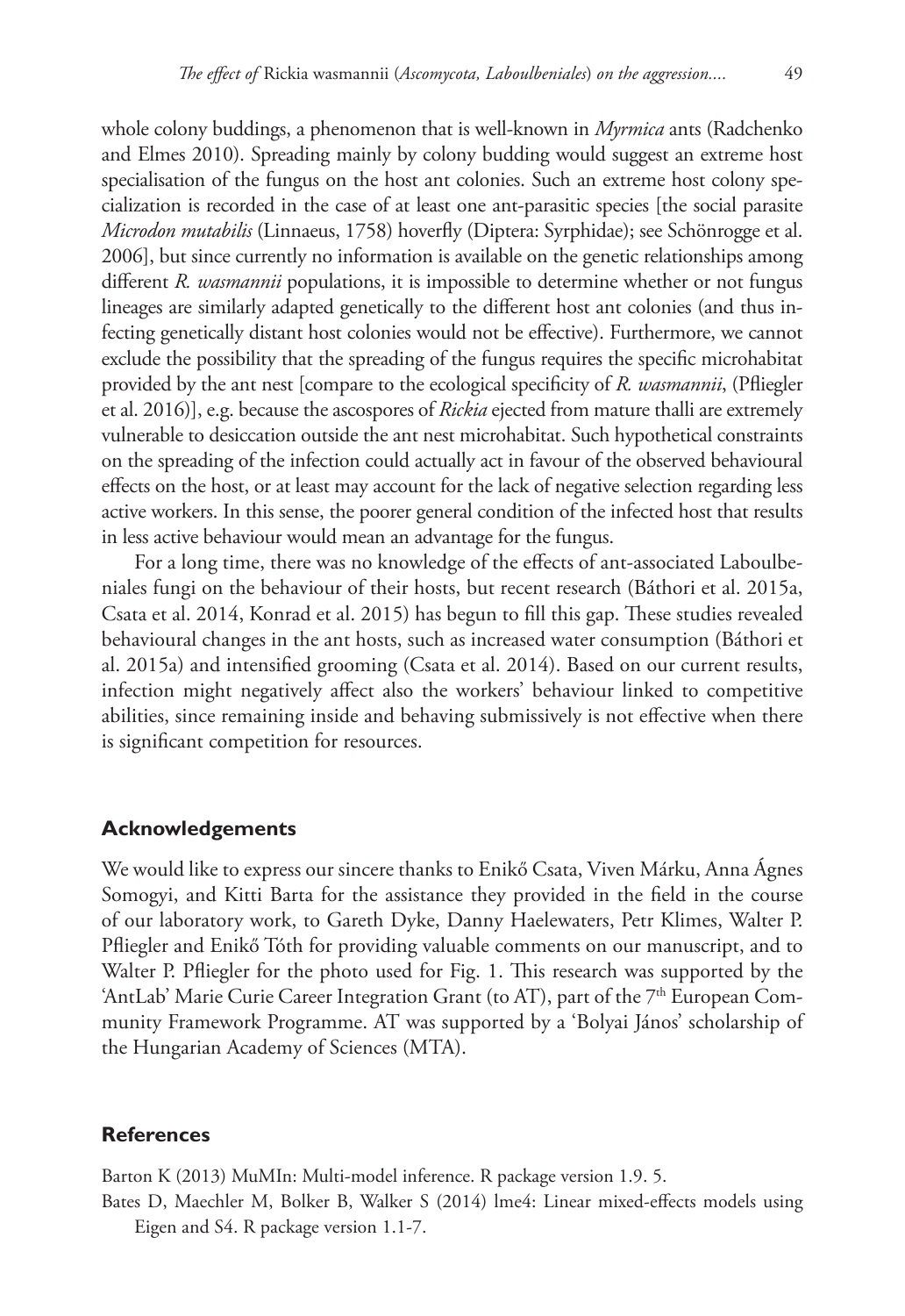- Báthori F, Csata E, Tartally A (2015a) *Rickia wasmannii* increases the need for water in *Myrmica scabrinodis* (Ascomycota: Laboulbeniales; Hymenoptera: Formicidae). Journal of Invertebrate Pathology 126: 78–82.<https://doi.org/10.1016/j.jip.2015.01.005>
- Báthori F, Pfliegler WP, Tartally A (2014) First records of the myrmecophilous fungus *Laboulbenia camponoti* Batra (Ascomycetes: Laboulbeniales) from Austria and Romania. Sociobiology 61: 338–340. <https://doi.org/10.13102/sociobiology.v61i3.338-340>
- Báthori F, Pfliegler WP, Tartally A (2015b) First records of the recently described ectoparasitic *Rickia lenoirii* Santam. (Ascomycota: Laboulbeniales) in the Carpathian Basin. Sociobiology 62: 620–622.<https://doi.org/10.13102/sociobiology.v62i4.901>
- Baumgartner R (1934) Quelques questions relatives aux Laboulbéniales (champignons sur insects vivants). Mitteilungen der Naturforschenden Gesellschaft in Bern 1933: 45–47.
- Benjamin RK (1971) Introduction and supplement to Roland Thaxter's contribution towards a monograph of the Laboulbeniaceae. Bibliotheca Mycologica 30: 1–155.
- Bhatkar A, Whitcomb WH (1970) Artificial diet for rearing various species of ants. Florida Entomologist 53: 229–232.<https://doi.org/10.2307/3493193>
- Bos N, Lefevre T, Jensen AB, d'Ettorre P (2012) Sick ants become unsociable. Journal of Evolutionary Biology 25: 342–351. <https://doi.org/10.1111/j.1420-9101.2011.02425.x>
- Czechowski W, Radchenko A, Czechowska W, Vepsäläinen K (2012) The ants of Poland with reference to the myrmecofauna of Europe - Fauna Poloniae Vol. 4 New series. Museum and Institute of Zoology of the Polish Academy of Sciences and Natura optima dux Foundation, Warszawa, 1–496.
- Csata E, Erős K, Markó B (2014) Effects of the ectoparasitic fungus *Rickia wasmannii* on its ant host *Myrmica scabrinodis*: Changes in host mortality and behavior. Insectes Sociaux 61: 247–252.<https://doi.org/10.1007/s00040-014-0349-3>
- Csata E, Bernadou A, Rákosy-Tican E, Heinze J, Markó B (2017) The effects of fungal infection and physiological condition on the locomotory behaviour of the ant *Myrmica scabrinodis*. Journal of insect physiology 98: 167–172. [https://doi.org/10.1016/j.jin](https://doi.org/10.1016/j.jinsphys.2017.01.004)[sphys.2017.01.004](https://doi.org/10.1016/j.jinsphys.2017.01.004)
- De Kesel A, Haelewaters D (2014) *Laboulbenia slackensis* and *L. littoralis* sp. nov. (Ascomycota, Laboulbeniales), two sibling species as a result of ecological speciation. Mycologia 106: 407–414.<https://doi.org/10.3852/13-348>
- De Kesel A, Haelewaters D, Dekoninck W (2016) Myrmecophilous Laboulbeniales (Ascomycota) in Belgium. Sterbeeckia 34: 3–6.
- Espadaler X, Santamaria S (2012) Ecto- and endoparasitic fungi on ants from the Holarctic Region. Psyche, Article ID 168478.<https://doi.org/10.1155/2012/168478>
- García F, Espadaler X, Echave P, Vila R (2010) Ants (Hymenoptera, Formicidae) from the cliffs of the Avenc de Tavertet (Barcelona, Iberian Peninsula). Boletín de la Sociedad Entomológica Aragonesa (S.E.A.) 47: 363–367.
- Gemeno C, Zurek L, Schal C (2004) Control of *Herpomyces* spp. (Ascomycetes: Laboulbeniales) infection in the Wood Cockroach, *Parcoblatta lata* (Blattodea: Blattellidae), with benomyl. Journal of Invertebrate Pathology 85:132–135.<https://doi.org/10.1016/j.jip.2004.01.005>
- Gyuris E, Feró O, Tartally A, Barta Z (2011) Individual behaviour in firebugs (*Pyrrhocoris apterus*). Proceedings. Biological sciences / The Royal Society 278: 628–633. [https://doi.](https://doi.org/10.1098/rspb.2010.1326) [org/10.1098/rspb.2010.1326](https://doi.org/10.1098/rspb.2010.1326)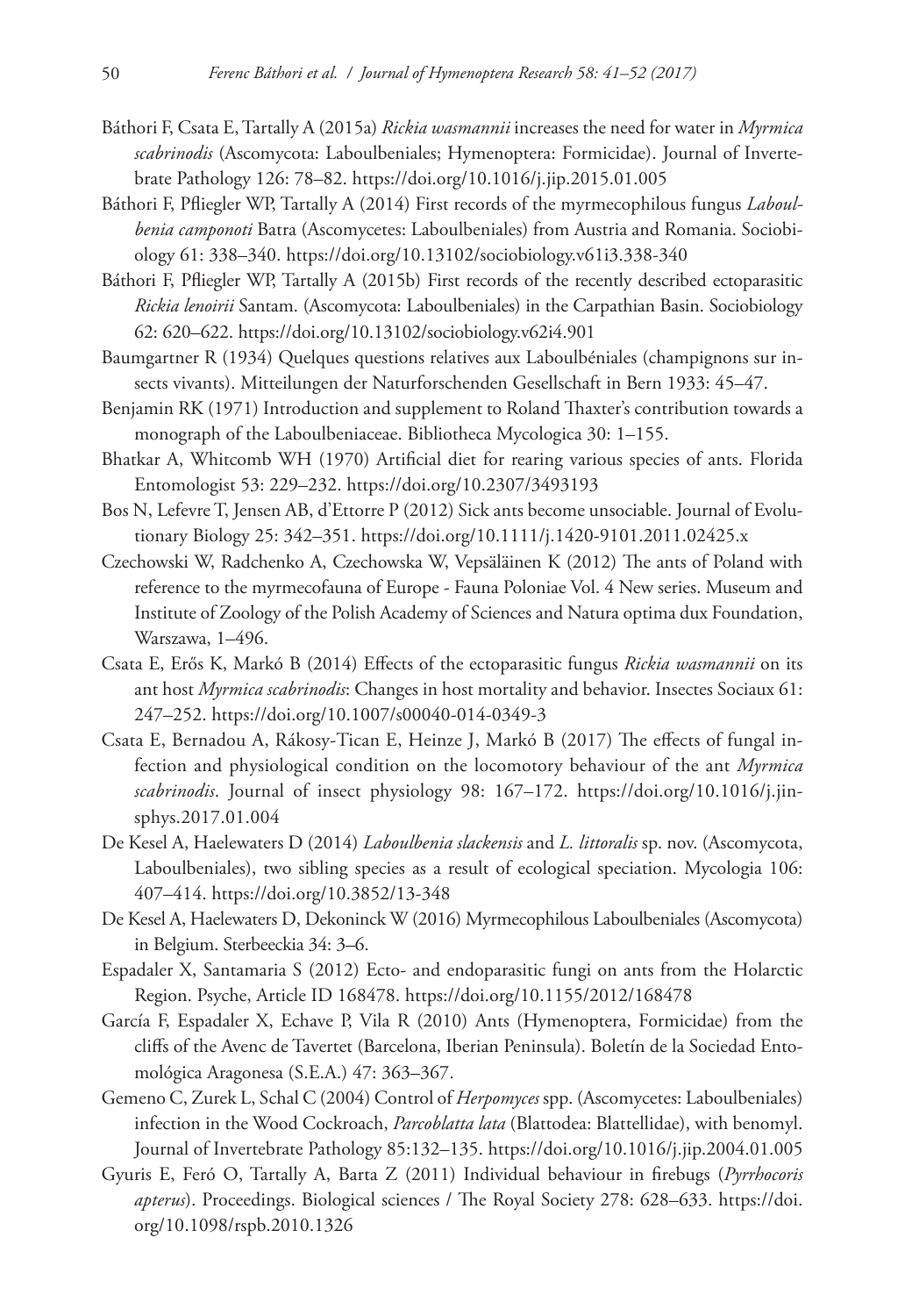- Haelewaters D (2012) The first record of Laboulbeniales (Fungi, Ascomycota) on Ants (Hymenoptera, Formicidae) in The Netherlands. Ascomycete.org 4: 65–69.
- Haelewaters D, Boer P, Noordijk J (2015a) Studies of Laboulbeniales (Fungi, Ascomycota) on *Myrmica* ants: *Rickia wasmannii* in the Netherlands. Journal of Hymenoptera Research 47: 39–47.<https://doi.org/10.3897/JHR.44.4951>
- Haelewaters D, Gort G, Boer P, Noordijk J (2015b) Studies of Laboulbeniales (Fungi, Ascomycota) on *Myrmica* ants (II): variation of infection by *Rickia wasmannii* over habitats and time. Animal Biology 65: 219–231. <https://doi.org/10.1163/15707563-00002472>
- Haelewaters D, Zhao SY, De Kesel A, Handlin RE, Royer IR, Farrell BD, Pfister DH (2015c) Laboulbeniales (Ascomycota) of the Boston Harbor Islands I: species parasitizing Coccinellidae and Staphylinidae, with comments on typification. Northeastern Naturalist 22(3): 459–477.<https://doi.org/10.1656/045.022.0304>
- Henk D, Weir A, Blackwell M (2003) *Laboulbeniopsis termitarius*, an ectoparasite of termites newly recognized as a member of the Laboulbeniomycetes. Mycologia 95: 561–564. [htt](https://doi.org/10.1080/15572536.2004.11833059)[ps://doi.org/10.1080/15572536.2004.11833059](https://doi.org/10.1080/15572536.2004.11833059)
- Hughes DP, Andersen SB, Hywel-Jones NL, Himaman W, Billen J, Boomsma JJ (2011) Behavioral mechanisms and morphological symptoms of zombie ants dying from fungal infection. BMC Ecology 11: 13.<https://doi.org/10.1186/1472-6785-11-13>
- Kiko G, Espadaler X, Santamaria S (2016) Ant-fungus Interactions: *Laboulbenia camponoti* Batra in Italy and a New Host for *L. formicarum* Thaxter (Fungi: Ascomycota, Laboulbeniales). Sociobiology 63.3: 950–955. <https://doi.org/10.13102/sociobiology.v63i3.1057>
- Maák I, Markó B, Erős K, Babik H, Ślipiński P, Czechowski W (2014) Cues or meaningless objects? Differential responses of the ant *Formica* cinerea to corpses of competitors and enslavers. Animal Behaviour 91: 53–59. <https://doi.org/10.1016/j.anbehav.2014.02.014>
- Konrad M, Grasse AV, Tragust S, Cremer S (2015) Anti-pathogen protection versus survival costs mediated by an ectosymbiont in an ant host. Proceedings. Biological sciences / The Royal Society 282: 20141976.<https://doi.org/10.1098/rspb.2014.1976>
- Lapeva-Gjonova A, Santamaria S (2011) First records of Laboulbeniales (Ascomycota) on ants (Hymenoptera: Formicidae) in Bulgaria. ZooNotes 22: 1–6.
- Markó B, Csata E, Erős K, Német E, Czekes Z, Rózsa L (2016) Distribution of the myrmecoparasitic fungus *Rickia wasmannii* (Ascomycota: Laboulbeniales) across colonies, individuals, and body parts of *Myrmica scabrinodis*. Journal of Invertebrate Pathology 136: 74–80. <https://doi.org/10.1016/j.jip.2016.03.008>
- Martin SJ, Helanterä H, Kiss K, Lee YR, Drijfhout FP (2009) Polygyny reduces rather than increases nestmate discrimination cue diversity in *Formica exsecta* ants. Insectes Sociaux 56: 375–383.<https://doi.org/10.1007/s00040-009-0035-z>
- Nalepa CA, Weir A (2007) Infection of *Harmonia axyridis* (Coleoptera: Coccinellidae) by *Hesperomyces virescens* (Ascomycetes: Laboulbeniales): Role of mating status and aggregation behavior. Journal of Invertebrate Pathology 94: 196–203. [https://doi.org/10.1016/j.](https://doi.org/10.1016/j.jip.2006.11.002) [jip.2006.11.002](https://doi.org/10.1016/j.jip.2006.11.002)
- Oi DH, Pereira RM (1993) Ant behavior and microbial pathogens (Hymenoptera: Formicidae). The Florida Entomologist 76: 63. <https://doi.org/10.2307/3496014>
- Pech P, Heneberg P (2015) Benomyl treatment decreases fecundity of ant queens. Journal of Invertebrate Pathology 130: 61–63.<https://doi.org/10.1016/j.jip.2015.06.012>